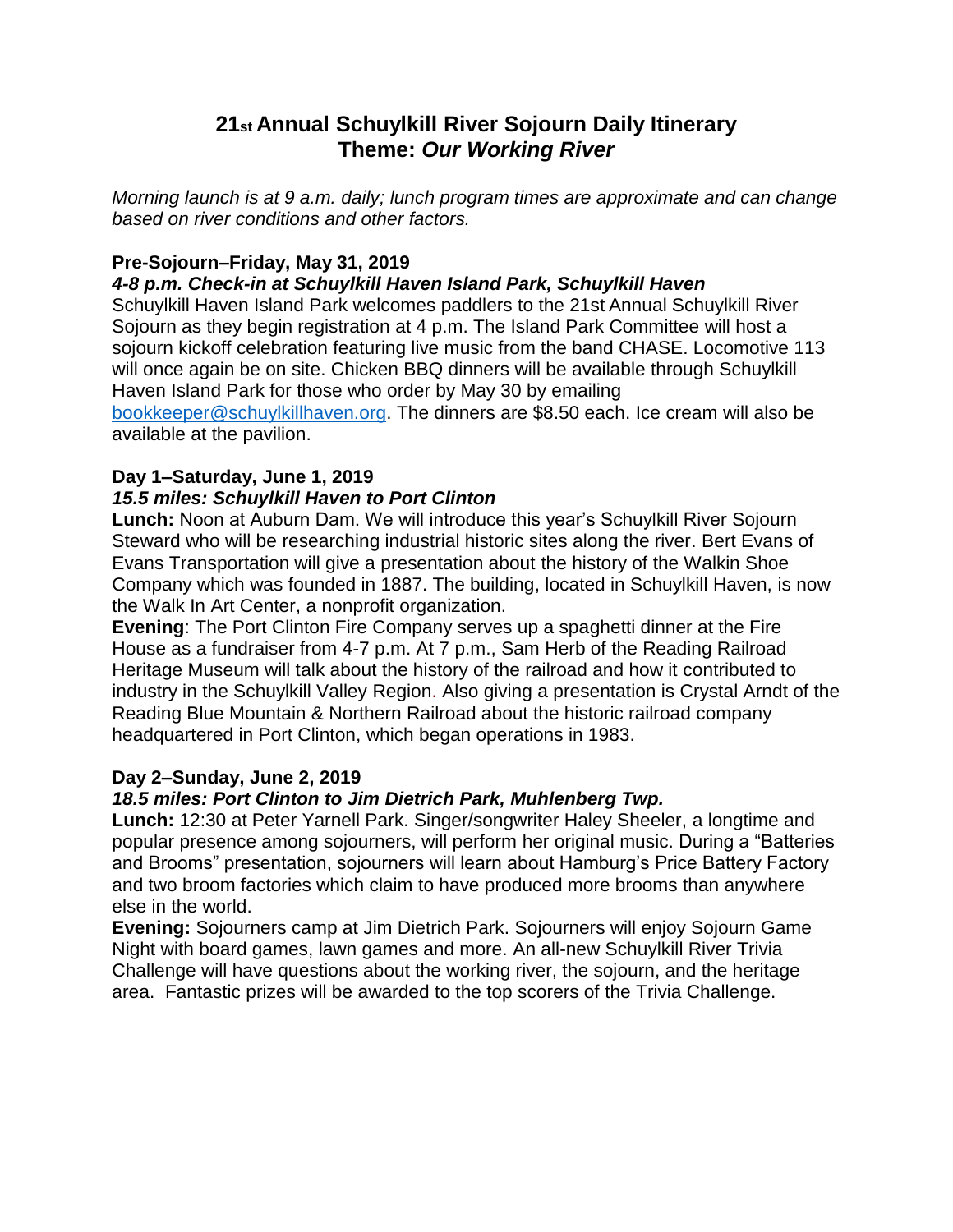#### **Day 3–Monday, June 3, 2019** *16.3 miles: Jim Dietrich Park to Gibraltar Monday is Crazy Hat Day! Sojourners wear their craziest hats.*

**Lunch:** Noon at Reading Riverfront Park. Sojourners will learn about Ferdinand Thun and Henry Janssen's contribution to the history of the Schuylkill River Valley Region through their textile business and extraordinary philanthropy. Later that afternoon, there will be a dedication in honor of long-time sojourner Pat Reilly at Pinning Rock. **Evening:** Allegheny Aqueduct Park 7:30 p.m. Edie Shean-Hammond, Schuylkill River Greenways board member and former superintendent of the Hopewell Furnace National Historic Site, will give a presentation on regional iron furnaces and their impact on the Industrial Revolution. The talk will be followed by a hands-on activity.

# **Day 4 – Tuesday, June 4, 2019**

# *13.9 miles: Gibraltar to Pottstown*

**Lunch:** Noon at Historic Morlatton Village. There will be a presentation about the agricultural industry from the Berks Agriculture Resource Network (B.A.R.N.). **Evening:** Pottstown's Riverfront Park. Sojourners will have a delicious dinner by the river. David Kerns, president of the Pottstown Historical Society, will give a presentation on the wide variety of industry in the borough over the years. There will be live music 7–9 p.m. from The Whiskeyhickon Boys.

# **Day 5–Wednesday, June 5, 2019**

# *17.8 miles: Pottstown to Mont Clare Lock 60*

**Lunch:** Noon at Victory Park in Royersford. Barbara Cohen of the Schuylkill River Heritage Center will give a presentation on the history of the Majolica Factory and history in Phoenixville.

**Evening:** Always a sojourn highlight for both participants and onlookers, the paddlers will end their day by locking through Lock 60, the Schuylkill Canal's only fully restored, operating lock. The Otterbein United Methodist Church will serve a spaghetti dinner at 6 p.m. at St. Michael's Park. At 7:00 p.m., sojourners will enjoy a Movie Night at the pavilion with popcorn. The movie will be "Tapped," a documentary about the impact of bottled water on pollution, climate change and our health.

# **Day 6–Thursday, June 6, 2019**

# *14 miles: Mont Clare to West Conshohocken*

**Lunch:** 1:00 p.m. at Valley Forge National Historical Park. Sojourners will learn about the industrial history of Valley Forge and how it was used to create iron products from David Lawrence of the National Park Service.

**Evening:** 7:30 p.m. West Conshohocken. The Schuylkill Action Network's Sojourn Steward will give a review of the week about their experience and findings.

# **Day 7–Friday, June 7, 2019**

# *16 miles: West Conshohocken to Philadelphia*

**Lunch:** 12:15 at the Philadelphia Canoe Club. A presentation by the Philadelphia Water Department will include information about present and future projects of the historic Mananyunk Canal which opened in 1819. Final remarks and recognition of full-trip